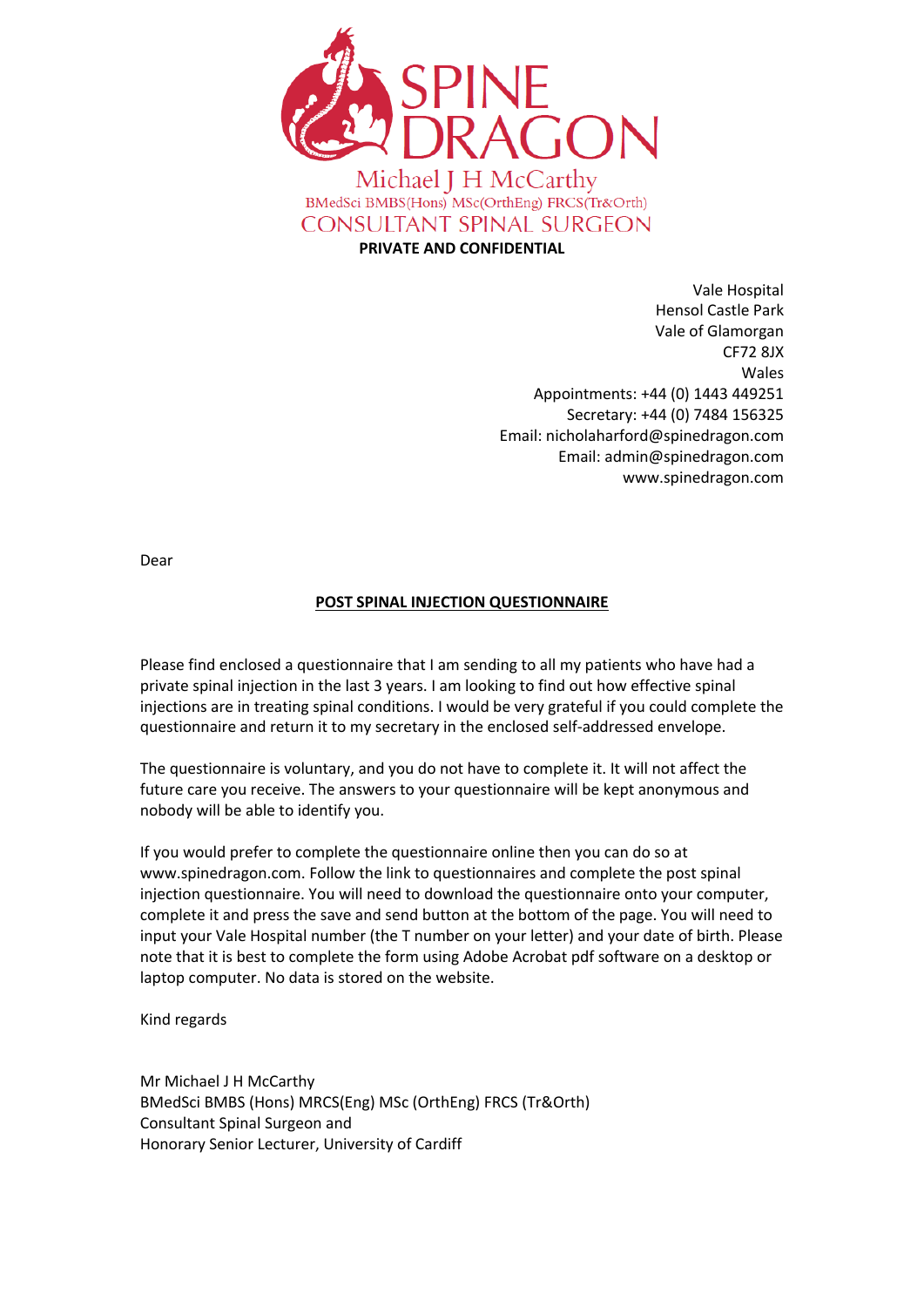## **POST SPINAL INJECTION QUESTIONNAIRE**

**Thank you for taking part in this study and for taking the time out of your day to complete this questionnaire. This document contains a series of questions regarding your spinal injection(s) to help us assess their benefit.**

**Today's date:** 

**1. On a scale of 0-10, how would you have rated your leg pain before the injection(s)?**

**2. On a scale of 0-10, how would you rate your leg pain after the injection(s)?**

*No pain Worst Pain*

**Vale Hospital T Number: .......................................................... Date of Birth: ..........................................................**

*No pain Worst Pain* 0 1 2 3 4 5 6 7 8 9 10

 $\bigcirc$   $\bigcirc$   $\bigcirc$   $\bigcirc$   $\bigcirc$   $\bigcirc$   $\bigcirc$   $\bigcirc$   $\bigcirc$   $\bigcirc$   $\bigcirc$   $\bigcirc$   $\bigcirc$   $\bigcirc$ 

**3. On a scale of 0-10, how would you have rated your back pain before the injection(s)?**

*No pain Worst Pain*



**4. On a scale of 0-10, how would rate your back pain after the injection(s)?**

*No pain Worst Pain*



**5. Did your injection(s) 'hit the spot' and reproduce your pain at the time it was performed?**

|--|--|

- $NO$
- **6. Did your injection(s) reduce your pain at the time it was performed?**

YES NO